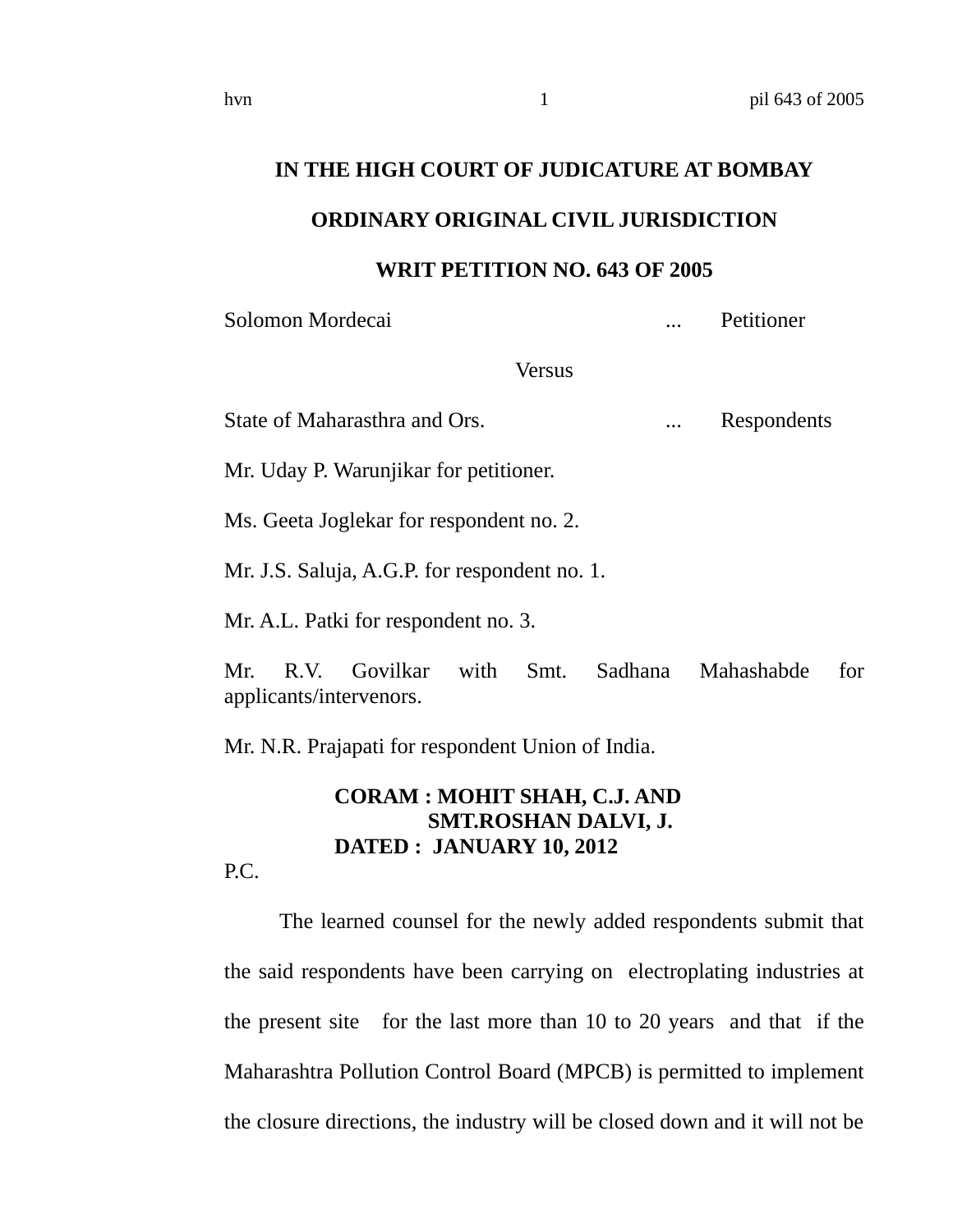possible for them to make any recovery. It is further stated that all the 17 respondents have placed an order for purchasing and installing Effluent Treatment Plant and air pollution control plant and that the said plants will be installed by 29th February, 2012; that all the respondents will file undertaking before this court that Air Pollution control system and Effluent treatment plant will be installed by each one of the private respondents by 29th February, 2012 and in case such plants are not installed by that date, the concerned respondent will close down the industry till such plants are installed. It is further stated that the concerned respondents will state in the undertaking that the air pollution control plant and Effluent Treatment Plant shall be kept operative and shall be operated at all times, and that if for any reason, the air pollution control plant and Effluent Treatment plant are not operating on any day for any reason, the concerned industry shall not carry on any manufacturing activity on that day.

2. The learned counsel for the MPCB submits that even after installation of such plants, the MPCB will have to consider the application of the other laws and particularly as to whether the concerned respondents are running their industry in consonance with the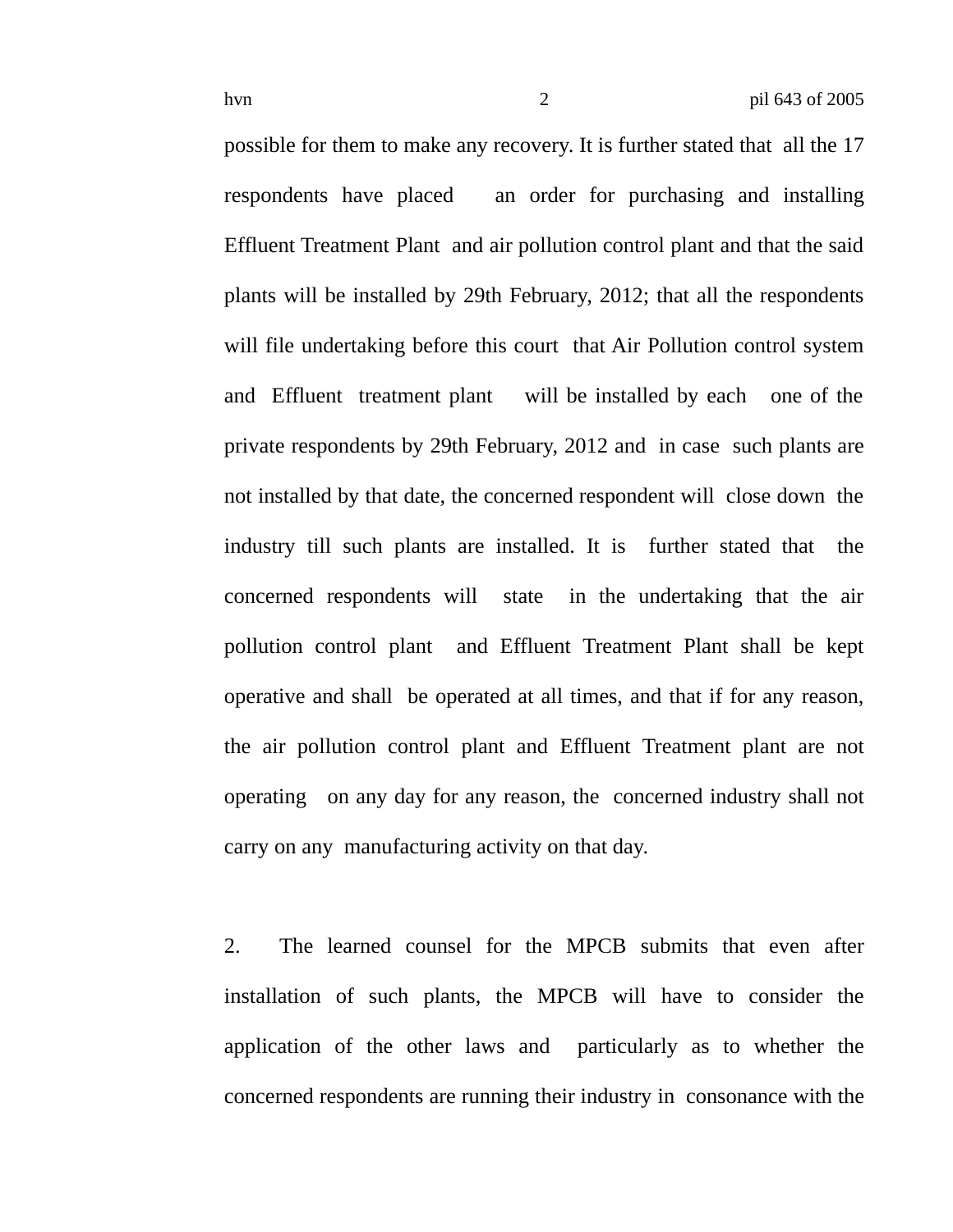industrial policy of the State and the pollution control norms and particularly, it is submitted that if the industries are situated in residential zones, the MPCB is not the authority to permit carrying on such industry within the residential zone.

3. The learned counsel for the newly added respondents, there upon submits that the concerned industries would like to approach the industrial department of the State Government for permitting them to continue to carry on Electroplating industry on the existing site and in case such permission is not granted, the industries would like to request the State Government and/or the other concerned authorities for allocating them another suitable land in industrial zone. But this process is likely to take some time. Till then, the industries which comply with pollution control norms may be permitted to continue to run their industries.

4. Having heard the learned counsel for the parties, we are of the view that since the newly added respondents are undertaking to install the air pollution control systems and Effluent treatment plants for electro plating industries by 29th February, 2012, the respondent MPCB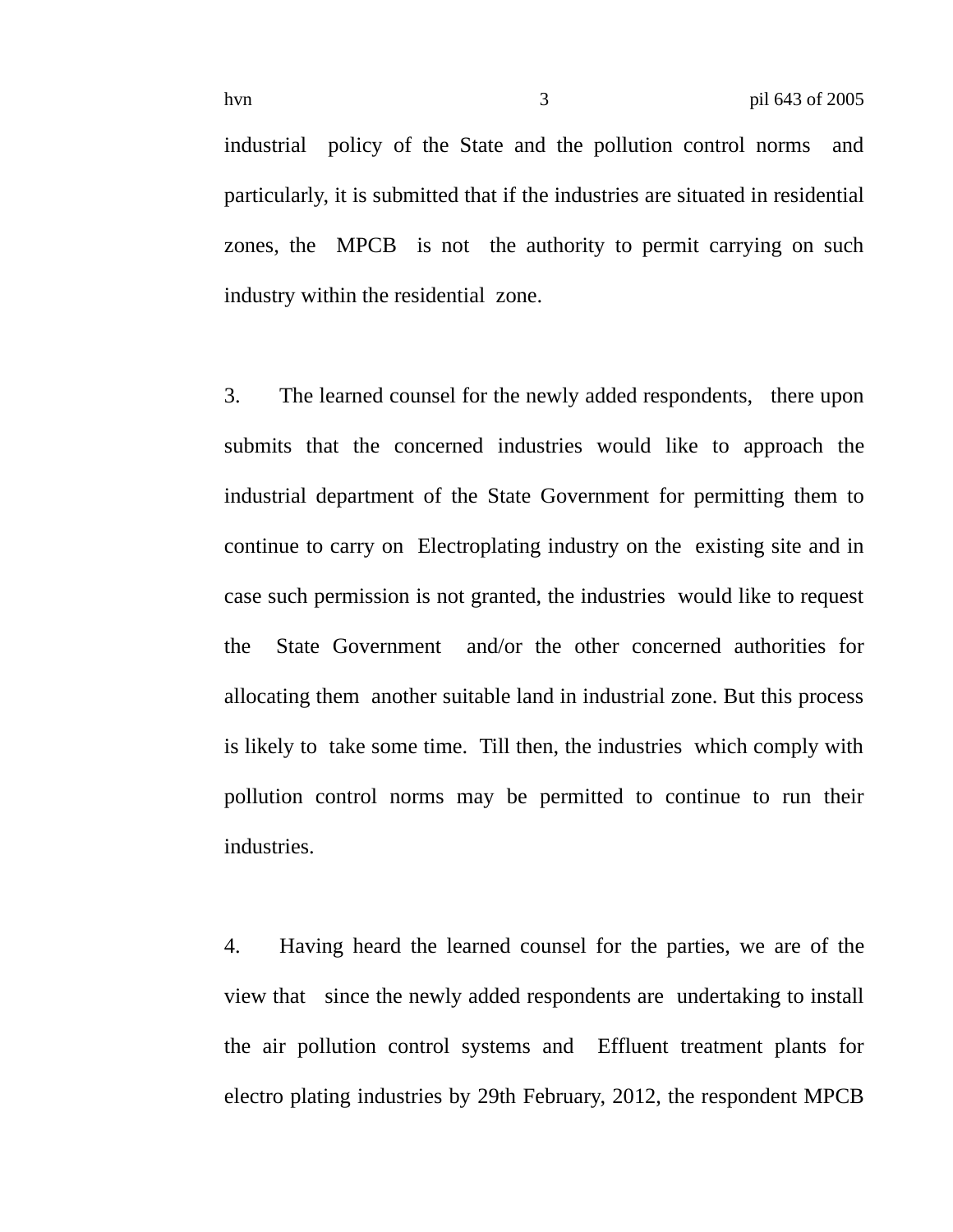shall not implement the closure directions till 29th February, 2012 provided the said undertakings are filed within ten days from today and that the benefit of the said direction shall also enure to other electro plating industries which comply with all the conditions being imposed upon the newly added respondents. Accordingly subject to the newly added respondents filing undertaking within ten days as aforesaid to install Air Pollution Control system and Effluent Treatment plant for electro plating industries by 29th February, 2012, and other undertakings as indicated in para 1 hereinabove the MPCB shall not implement closure directions in respect of the said respondents and other parties including the petitioner on the same conditions. It is also directed that as soon as the concerned respondents install the above referred pollution control plant, the same shall be informed to MPCB immediately and there upon MPCB officers shall inspect the concerned plant and also take samples of the Effluent as well as air emission of the concerned industries and submit report by 31st March, 2012. In case the concerned industry does not comply with the pollution norms, it will be open to the MPCB to issue fresh closure directions. It is clarified that the above directions and the time limit given to the industries, does not prevent the industries from taking all other necessary steps for